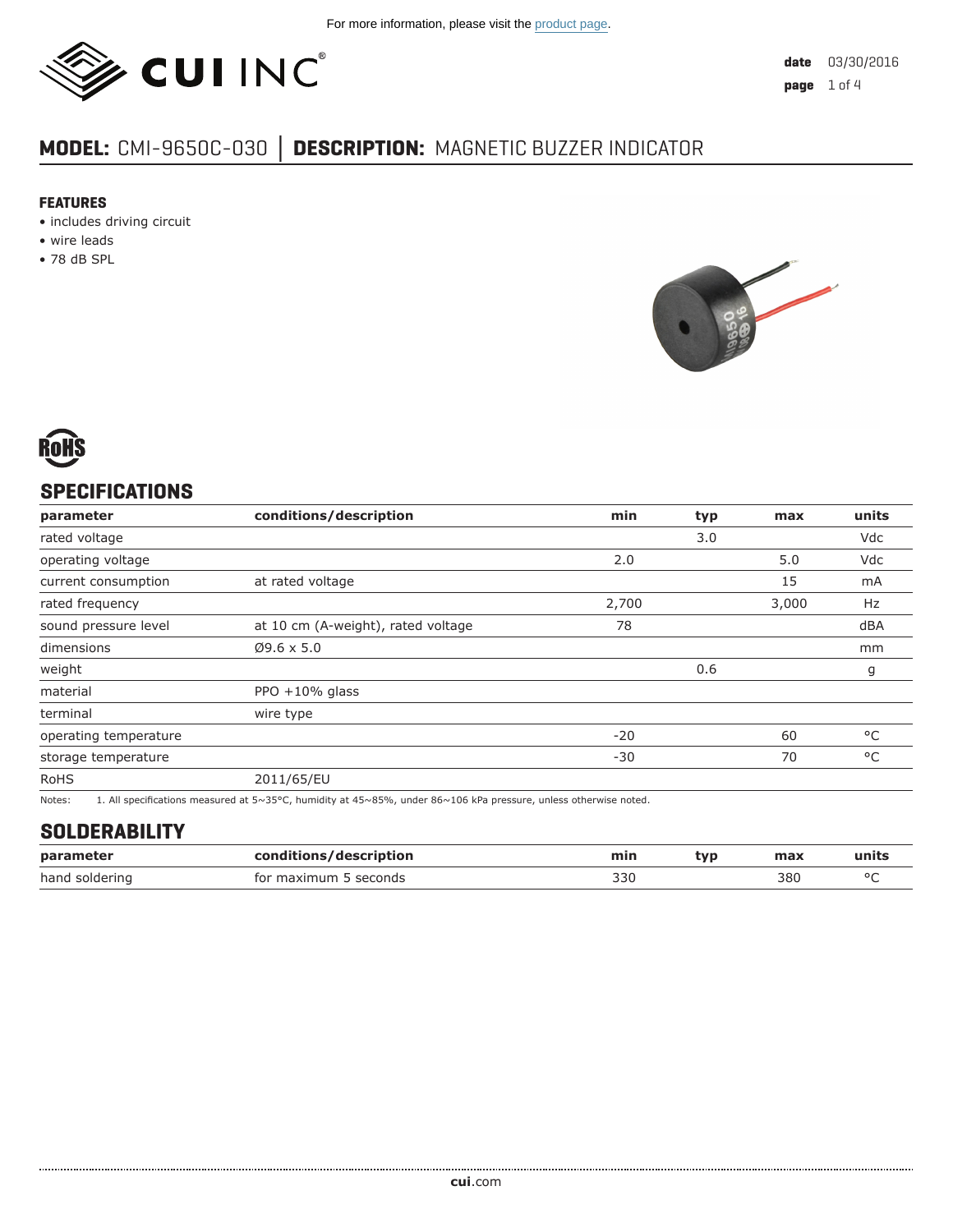#### **MECHANICAL DRAWING**

units: mm tolerance: ±0.5 mm

wire: UL1571 LF 32 AWG



### **PERFORMANCE CURVES**

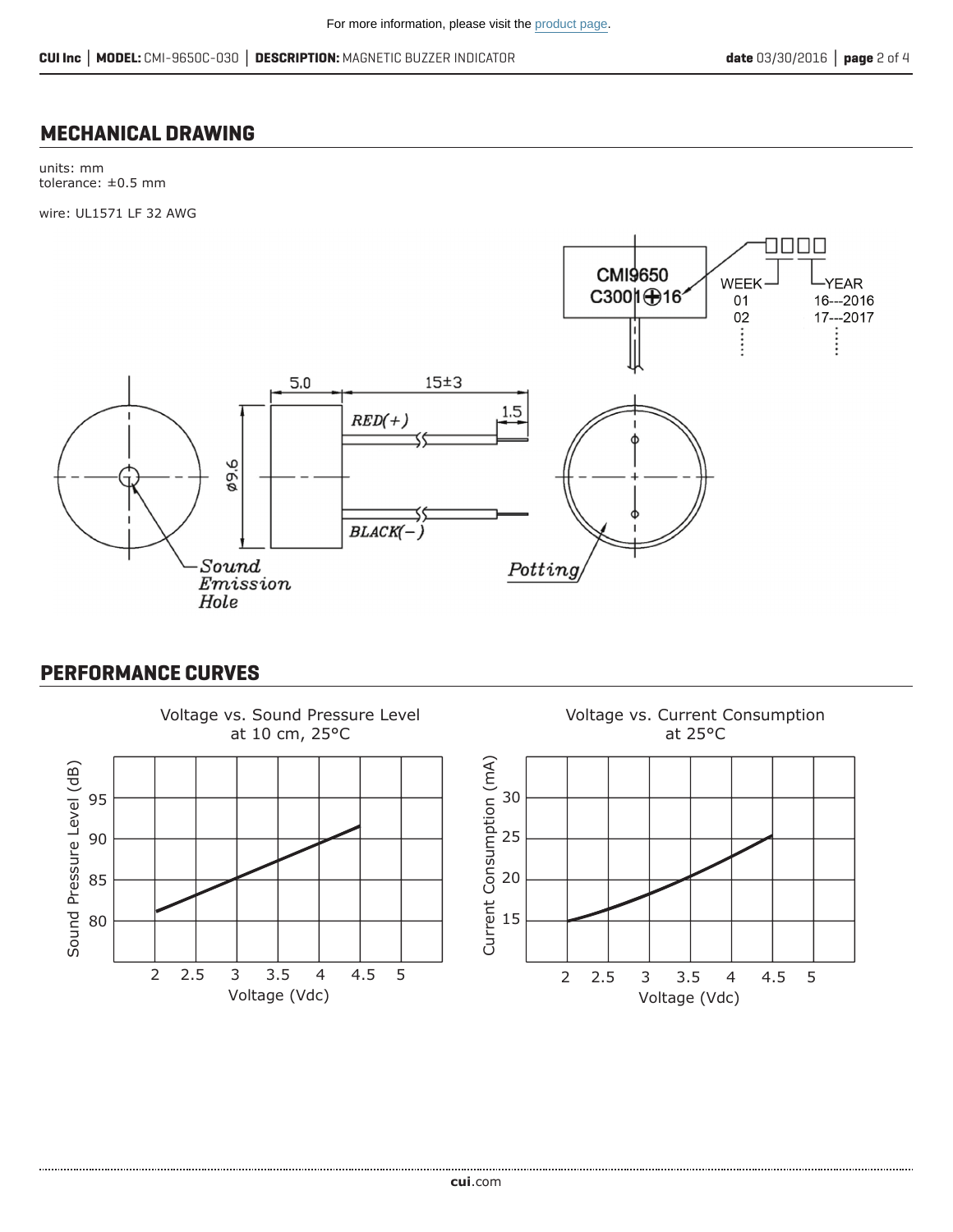#### **PACKAGING**

units: mm

Tray Size: 240 x 160 x 30 mm Carton Size: 520 x 420 x 280 mm Tray QTY: 50 pcs per tray Carton QTY: 2,500 pcs per carton